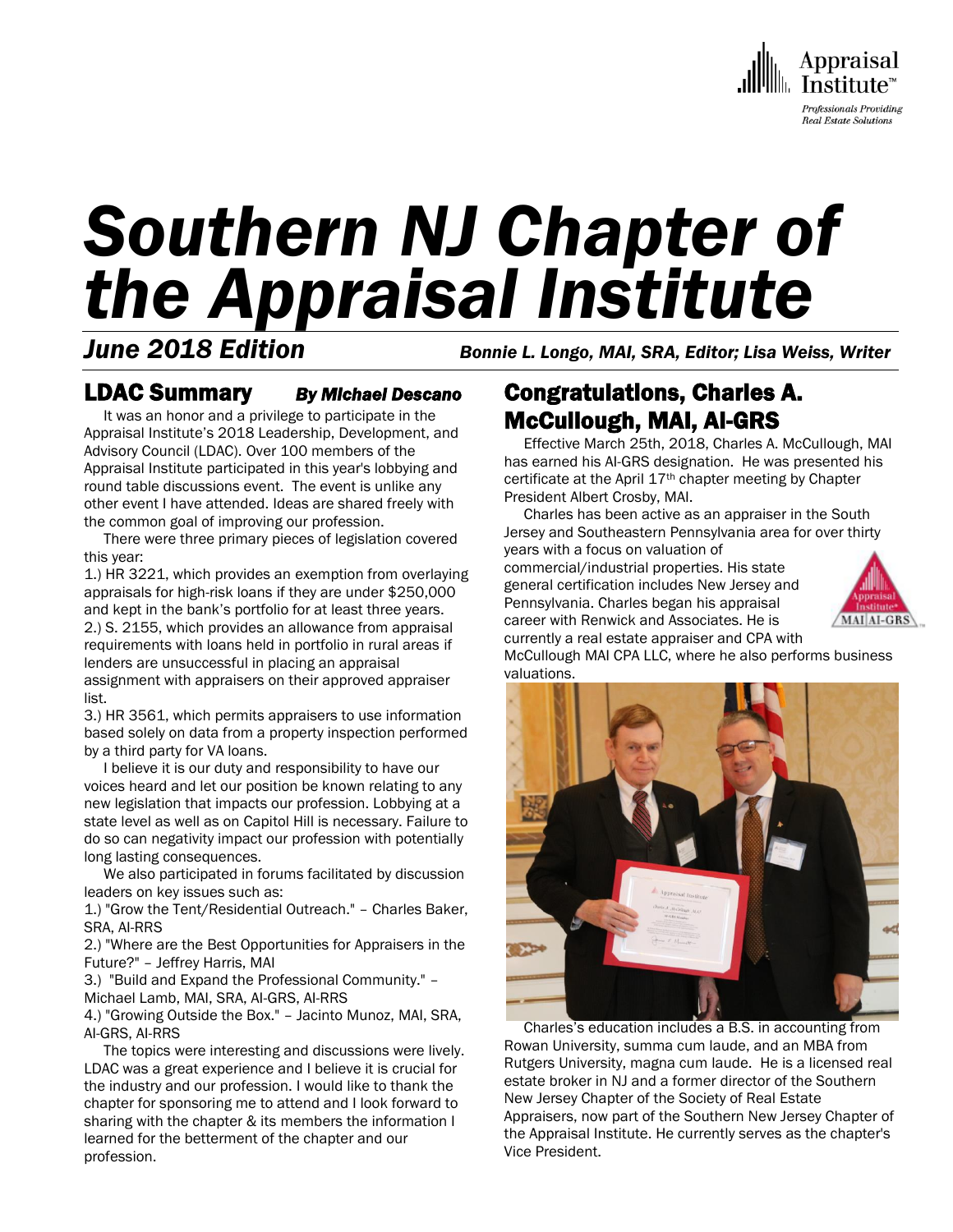

## In Memory of Allen Littlefield, SRA

*Following is the obituary printed in the Atlantic City Press*



Allen L. Littlefield, Jr., age 76, passed away Friday May 25, 2018 at AtlantiCare in Atlantic City. He was a lifelong resident of Hammonton. Allen started his career in construction and then went on to own and operate Littlefield Real Estate, Inc. with his wife Joyce, as a real estate broker and appraiser for over 40 years. He served in the Army National Guard. To Allen, nothing

was more important than spending time with his loving family. He was a passionate Eagles, Phillies and Sixers fan and enjoyed watching and playing Golf. Allen is predeceased by his son, the Honorable Allen J. Littlefield and his parents, A. Lance Littlefield and Grace (nee Bruno) Littlefield along with his brother in law, Bill Mann. He is survived by his wife Joyce (nee Aristeo) of 53 years; his daughter Andrea Marino and her husband Robert of New York, NY; daughter in law, Karen Littlefield of Hammonton; his brother, Charles Littlefield and his wife, Corinne of Hamilton Square, NJ and his sister, Maryann (Mimi) Mann of Marlton, NY; Loving grandfather of Matthew and Michael Littlefield and David and Alyssa Marino; his sister in law, Eleanor Crane; his nieces Gina (Bill) Doyle, Lori (Steve) Hartzell and nephew Bill (Adriana) Aristeo.

#### Member Benefit: FedEx

Join the FedEx Advantage® program for these exclusive benefits:

- Start saving immediately on the FedEx® services you use most. Up to 26% off of select services.
- Get rewarded for shipping with FedEx. Join My FedEx Rewards, and earn gift cards for your favorite restaurants, retailers, and brand names when you ship.
- Use FedEx to help your business succeed. Reach more than 220 countries and territories. Gain ecommerce expertise. Access professional printing and packing services. Use the speed and value of FedEx Ground. Supported by a money-back guarantee.

Join FedEx Advantage® today. It's easy and free — no fees, no quotas. Click [here](http://send.appraisalinstitute.org/link.cfm?r=TyxXOooBFM-9kcaVyjABIA~~&pe=QbhJ6FcEs82pzKkw04qU1QYVYKwQO4C4drKIk2umUzJYjwLL-gUCl_swidJ9_NnAxvBWI-lUQHpFMpGROcI3vg~~&t=w6f89n8eMUGniVeGsP6slQ~~) to join & to learn more.

## Member Benefit: Cowtown Rodeo

We're trying a new area of advertisement! We will be sponsoring a sign in the arena at the Cowtown Rodeo for the 2018 season. Our sign will be seen by 35,000+ Facebook fans, broadcast regionally on TV plus seen inperson by thousands of spectators each rodeo week. The rodeo is held every Saturday night from May 26-September 29. We are planning a night at the rodeo for later this year; watch for more details! And please let us know if you receive any inquiries after people see our sign at the rodeo!

#### $\overline{a}$ 2018 UPCOMING EVENTS

[www.myappraisalinstitute.org/education/southernNewJersey](http://www.myappraisalinstitute.org/education/southernNewJersey)

 CONFIRMED 2018 DATES: Register now! June 12: Seminars at the Shore...featuring material created and presented by Vince Dowling, MAI, SRA September 7: USPAP 7hr Update @ the DOT September 10: A Day of Valuation, a 7-hour seminar w/Vince Dowling @ the DOT September 13: Joint meeting w/Philadelphia Chapter, 5-8pm, Pyramid Club, 1735 Market St., Philadelphia **October 12:** NJ Regs...2 hr class mandatory once a cycle, SJ Tech Center @ Rowan University November 2: Business Practices and Ethics, SJ Tech Center @ Rowan University November 29 & 30: Yellow Book class, SJ Tech Center @ Rowan University

 If you have classes/seminars/speaks suggestions, please contact Lisa --- we want to offer what you need!  $\overline{\phantom{0}}$ 

### NJ Appraiser Bd: CE Requirements for 2018-2019 Biennial Renewal

#### [http://www.njconsumeraffairs.gov/rea/Pages/CE-](http://www.njconsumeraffairs.gov/rea/Pages/CE-Requirements-for-Upcoming-2018-2019-Renewals.aspx)[Requirements-for-Upcoming-2018-2019-Renewals.aspx](http://www.njconsumeraffairs.gov/rea/Pages/CE-Requirements-for-Upcoming-2018-2019-Renewals.aspx)

 As a condition of renewal, licensees are required to obtain at least 28 credit hours of approved continuing education for each biennial renewal period subsequent to licensure/certification or 14 hours of continuing education if initially licensed or certified in the first six months of the second year. If initially licensed or certified during the last six months of the second year, no continuing education is required. If you are exempt from this requirement for this renewal period only, please answer "yes" to this question. Credits may not be carried over to another renewal period. You must retain documentation to verify all claimed CE credits for a period of not less than four years.

 As a condition of renewal, licensees must successfully complete the seven-hour National USPAP Update Course, or its equivalent, at a minimum of every two years. Equivalency shall be determined through the AQB Course Approval Program or by an alternate method established by the AQB. Do not send course documentation with this form.

 All licensed and certified real estate appraisers shall be required to complete a two hour course on New Jersey law and rules governing the practice of real estate appraising. The course at a minimum shall include: the origin and history of the Real Estate Appraisers Act, the Board composition, scope of practice, mixed practice conflicts of interest, continuing education requirements and criteria, temporary visiting certificates, trainee and supervisor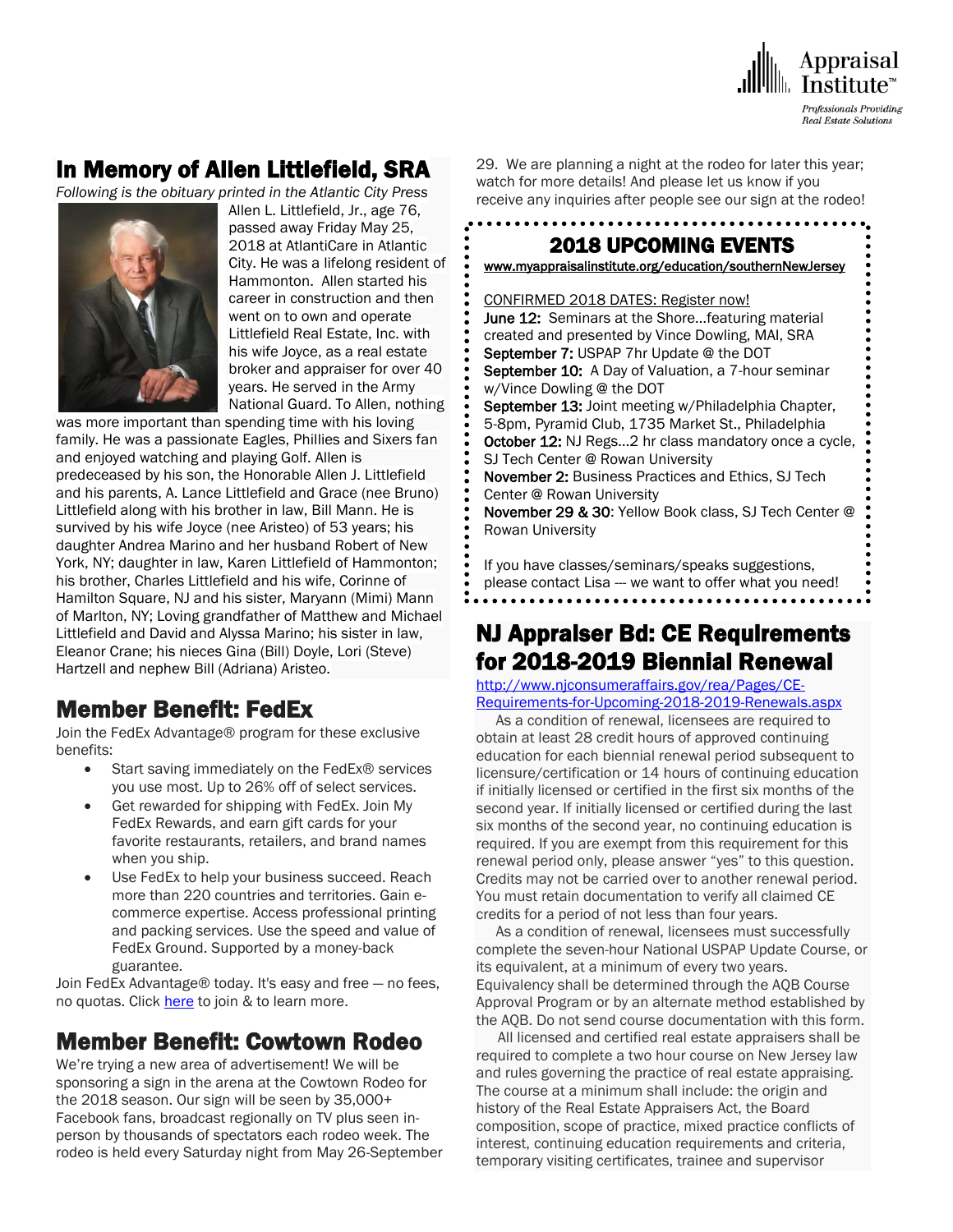

requirements, appraisal reporting and common deficiencies, and the complaint process.

## 2018 Growth Forecast Holds But 2019 Gets Modest Downgrade

#### *From Fanniemae.com*

 The forecast for 2018 full-year growth remains unchanged at 2.7%, according to the Fannie Mae Economic and Strategic Research Group's May 2018 [Economic and](http://www.fanniemae.com/portal/research-insights/forecast.html?utm_source=fmcom&utm_medium=fmhome&utm_campaign=esroutlook051718)  [Housing Outlook.](http://www.fanniemae.com/portal/research-insights/forecast.html?utm_source=fmcom&utm_medium=fmhome&utm_campaign=esroutlook051718) However, 2019 economic growth was downgraded to 2.3% due to the expectation of fading fiscal stimulus and a tightening labor market.

 "We remain confident that, despite a first quarter hiccup, economic growth will pick up through the rest of 2018. There are signs that consumer spending is poised to strengthen in the months ahead, and we believe recent fiscal policy actions are likely to contribute to growth this year," said Fannie Mae Chief Economist Doug Duncan. "Come 2019, however, we expect the fiscal boost to fade, and we adjusted our forecast lower accordingly. We also note mounting downside risks to our projections, including growth-constraining protectionist trade policies and rising oil prices, among others. Meanwhile, housing's upward grind should continue, despite a lackluster first quarter. We expect home sales to post modest gains both this year and next, as prices rise and affordability declines amid low forsale inventory."

 First quarter economic growth slowed to the weakest pace in a year due to disappointing consumer spending. In particular, a drop off in motor vehicles and parts spending following the fourth quarter surge to replace hurricanedamaged vehicles drove the decline. However, a slight pickup to consumer spending in March suggests growing momentum and sets the stage for a sizeable pickup in the coming quarters with corresponding boosts to GDP. The ESR Group also expects the recent tax and budget acts to benefit business investment and government outlays. Consumer and business confidence measures, including the [Home Purchase Sentiment Index®,](http://fanniemae.com/portal/research-insights/surveys/national-housing-survey.html?utm_source=email&utm_medium=esrnews&utm_campaign=hpsi050718) remain at or near historical highs amid favorable labor market conditions. Rising oil prices pose a downside risk to the economic outlook, as they may negate some of the increase in disposable income from the recent tax cuts while also putting upward pressure on headline inflation. Such inflation could induce a more aggressive monetary tightening timeline from the Federal Reserve. However, for now, the ESR Group continues to project two more interest rates hikes in 2018, including one next month.

Visit the [Economic & Strategic Research](http://www.fanniemae.com/portal/research-insights/forecast.html?utm_source=fmcom&utm_medium=fmhome&utm_campaign=esroutlook051718) site at [www.fanniemae.com](http://www.fanniemae.com/) to read the full May 2018 Economic Outlook, including the Economic Developments Commentary, Economic Forecast, Housing Forecast, and Multifamily Market Commentary. To receive e-mail updates with other housing market research from Fannie Mae's Economic & Strategic Research Group, please [click here.](http://www.fanniemae.com/portal/research-insights/esr-signup.html)

Are you on Facebook? We now have a chapter page: "like" us: Southern NJ Chapter - Appraisal Institute



#### Fannie, Freddie Reform Likely Not Happening this Year

Reprinted from [www.housingwire.com/articles/43249](http://www.housingwire.com/articles/43249-mnuchin-gse-reform-isnt-happening-in-2018) [mnuchin-gse-reform-isnt-happening-in-2018](http://www.housingwire.com/articles/43249-mnuchin-gse-reform-isnt-happening-in-2018) 

 Back in September, during a Politico Policy Summit in Washington, U.S. Department of the Treasury Secretary Steven Mnuchin said GSE reform would be addressed in 2018. For all of you nay-sayers who said it wouldn't happen – you were probably right.

 During an interview with Fox Business on Monday, Mnuchin confessed that reforming mortgage giants Fannie Mae and Freddie Mac probably isn't going to happen this year, and isn't a priority for this Congress.

 "It is something that I'm very focused on," he said in the interview. "I think it's unlikely that this gets done in this Congress, but it is something we're focused on."

 Mnuchin also brought up the fact that Federal Housing Finance Agency Director Mel Watt's term is up in January, and suggested the administration will replace him with someone who will push a GSE reform agenda.

 "We also have the ability to replace the FHFA [director] next year, that's something that we're going to look at and make sure it's someone that supports the agenda," Mnuchin said. "I am determined that we have a fix to the GSEs and that we don't leave them in conservatorship the rest of the time."

 Last year, the Treasury Secretary went on the record saying GSE reform will occur during President Donald Trump's administration. He explained that while it may not be the No. 1 priority, it is on the agenda.

 In July, Mnuchin reaffirmed that GSE reform is still a priority for the Trump administration as he testified before the Housing Financial Services Committee.

 However, while the secretary continues to voice its importance, no actions have been taken on GSE reform and once again, the date is being pushed back for when it might occur.

 "What gets done here would need to be on a bipartisan basis," Mnuchin said. "We've had conversations with both Democrats and Republicans, and unfortunately I just don't think this is going to be a focus in this Congress. But we'll come back to this next year and this will be a big focus of mine post the elections."

 And in addition to pushing back the date for expected reform, the administration doesn't seem to have a clear path forward for how to accomplish it, or if it does, it's not giving away any clues to its plans.

 "I'm not going to comment on what the form is," Mnuchin said in the interview. "What I would say is I think having a government guarantee on a 30-year mortgage is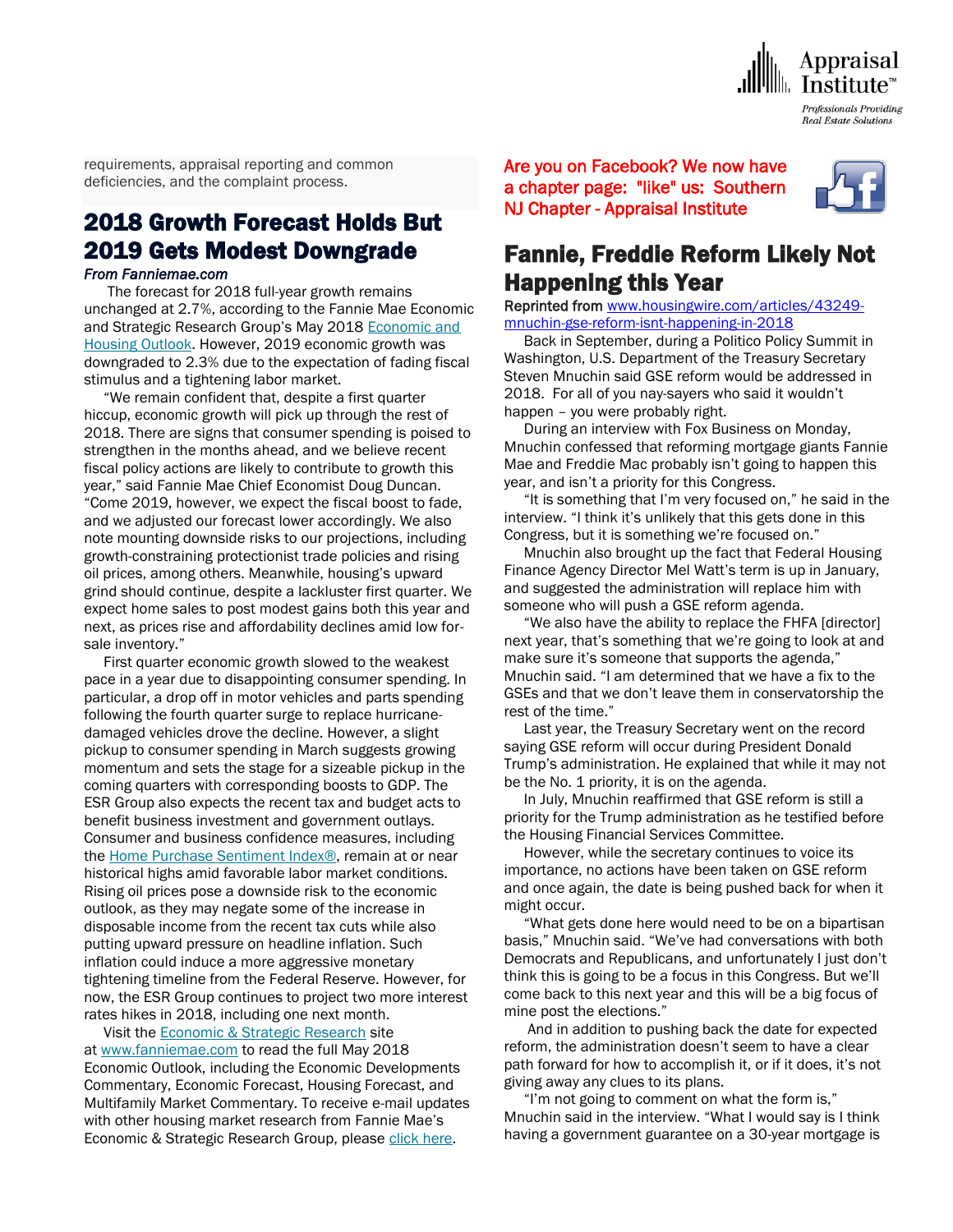

important for liquidity in the market. There [are] various different solutions."

## Comprehensive Exam Prep

Gary DeWeese, MAI, and an instructor for the Appraisal Institute for more than 20 years, is offering his Comp Exam prep material for sale. The cost is \$300 for the Income, \$150 for the Sales, \$150 for the Cost/HBU and \$150 for the General module material. If you purchase the first 3 modules, the General module material is free. The material is based on multiple choice type problems with detailed solutions illustrated. The material is electronically delivered the same day as ordered. For more information about the material, to read student reviews, and learn how to order go towww.garydeweese.com or contact Gary directly at garydeweese@comcast.net or 925-216-8751. *The materials were developed by Gary DeWeese and are not sponsored or endorsed by the Appraisal Institute.*

## Appraisal Inst. Requests Appraisal Standards Board to Rework Q&As

 The Appraisal Institute in an April 13 letter to the Appraisal Standards Board formally requested changes to or the retraction of Q&A 2018-12, *Employing an Extraordinary Assumption when a Client Provides Inspection Data* and Q&A 2018-13*, Appraisal Reporting — Certifications and Signatures.*

 The Q&A 2018-12 originally was released this past January but retracted by the ASB shortly thereafter to clarify information and interpretations. It was re-released March 29, the same day that Q&A 2018-13 was released.

 The Appraisal Institute's Professional Standards and Guidance Committee expressed concern that the Q&As may be amending USPAP definitions and creating new requirements rather than interpreting USPAP itself. This situation could potentially expose appraisers and others to unnecessary liability.

 In its letter, the Appraisal Institute called attention to an item in Q&A 2018-12 regarding the use of extraordinary assumptions with client-provided data. The question reads:

*A client has asked me to perform an appraisal, but instead of requiring me to physically inspect the subject property, they will provide me with the results of an inspection done by someone else. If I rely upon that inspection, should I employ an extraordinary assumption?*

The ASB answer reads, in part:

*If the appraiser determines that the information contained in the inspection report is reliable and sufficient to allow the appraiser to identify the property characteristics and develop credible assignment results, then an extraordinary assumption would not be necessary.*

This answer is based on the comment to SR 1-2(e) but neglects the definition of extraordinary assumption. The Appraisal Institute believes that if an appraiser prepares an appraisal without personally inspecting the property, but instead obtains information about relevant property characteristics from another source, the appraiser does not know that information is accurate, even if the appraiser has a reasonable basis for believing that its source is reliable.

 "Having a reasonable basis for believing the information does not remove all of the appraiser's uncertainty about the information," said 2018 Appraisal Institute President Jim Murrett, MAI, SRA.

 Another item in which the Appraisal Institute expressed concern is included in Q&A 2018-13. The question reads:

*I am using an appraisal form that has an appraiser's certification which cannot be altered. The certification does not include USPAP's required disclosure on whether I performed any services on the property in the three years prior to the assignment. May I simply add such a statement elsewhere in the report, outside of the certification?*

The ASB answer reads, in part:

*No. Simply adding information in the body of a report is not the same as a signed certification. Any supplemental certification should be clearly identified, and it must be signed as required by Standards Rule 2-3 …"*

The Appraisal Institute believes this advice is antiquated and out-of-step with appraisal practice and long-standing USPAP principles about not dictating the form, format or style of an appraisal report. Perhaps most concerning to AI is the apparent inclusion of additional requirements in this advice rather than in USPAP itself.

 "For the benefit of practicing appraisers, and in the best interest of public trust, we ask that the ASB reconsider, rewrite and reissue, or issue a retraction of these Q&As," Murrett said. Read the [letter to the Appraisal Standards](https://www.appraisalinstitute.org/file.aspx?DocumentId=2027)  [Board.](https://www.appraisalinstitute.org/file.aspx?DocumentId=2027)

#### News from the Appraisal Found. *ASB Public Meeting Summary*

 On April 20, the Appraisal Standards Board (ASB) held a public meeting in Las Vegas. The ASB discussed the Discussion Draft of Potential Areas of Change to the *Uniform Standards of Professional Appraisal Practice*  (USPAP). The ASB published the Discussion Draft – Potential Areas of Change for the 2020-21 edition of *USPAP* on January 30. The ASB reviewed the following areas of USPAP for potential revision:

- Reporting Options
- **SCOPE OF WORK RULE**
- Comments to Standards Rules
- **Definitions**
- Review of Advisory Opinions

 Other edits to improve USPAP clarity/enforceability In addition to the written comments already received, the

Board also accepted oral comments from meeting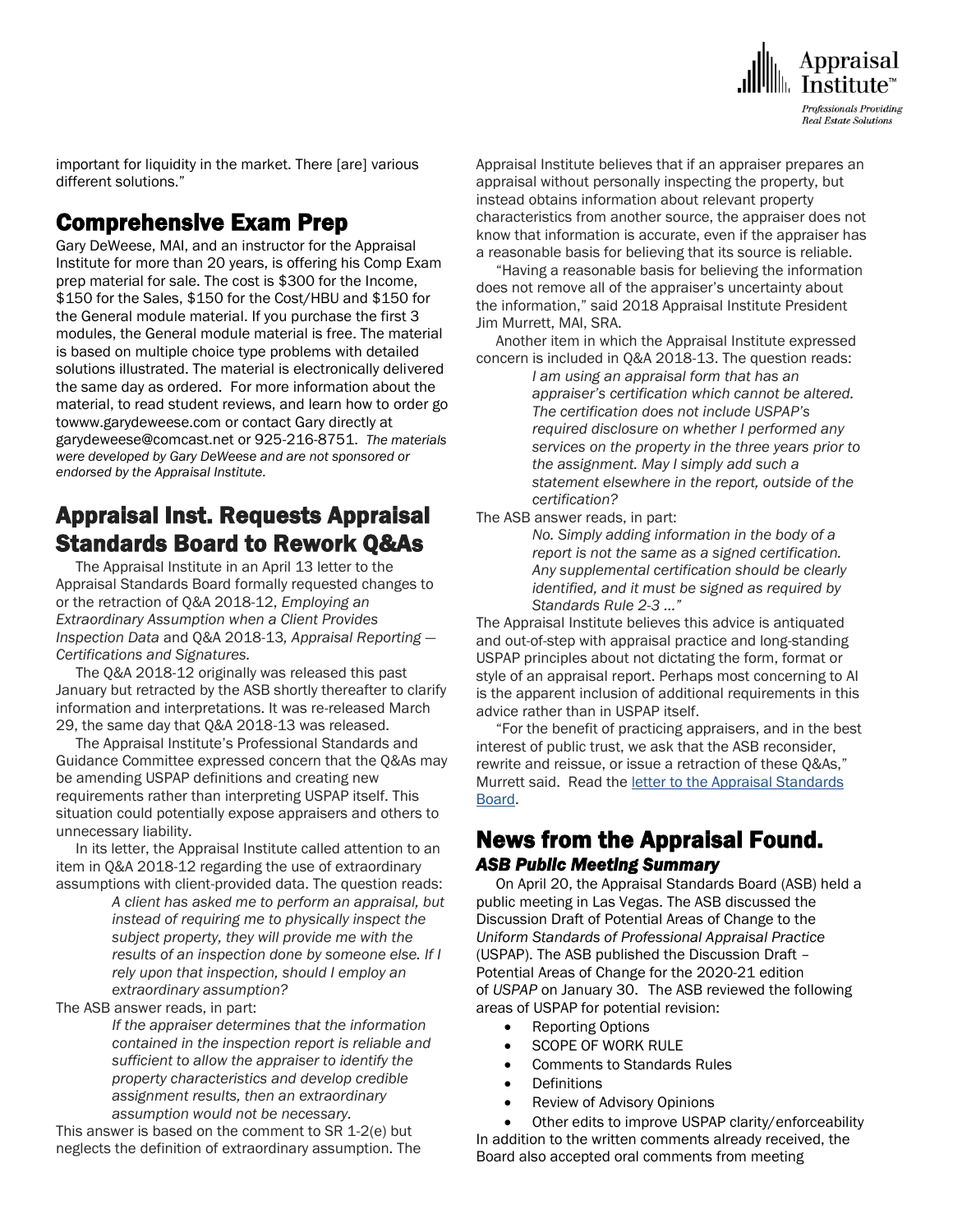

attendees. The Board encouraged the public to send any suggested USPAP revisions

to [ASBComments@appraisalfoundation.org.](mailto:ASBComments@appraisalfoundation.org)

 The ASB anticipates publishing a First Exposure Draft of proposed changes for the 2020-21 edition of USPAP in May. On June 8, the Chair of ASB will conduct a live online briefing, which will be open to the public. The briefing will involve reviewing the exposure draft & soliciting feedback.

 The Board also addressed public feedback it had received regarding two Q&As published in March 2018. The ASB summarized the content of the issues raised, and explained that the Board had reviewed the issues and unanimously determined that the Q&As appropriately offered the guidance as intended.

 The ASB will hold its next public meeting in Washington DC on [October 19, 2018.](http://click.icptrack.com/icp/relay.php?r=12565992&msgid=425930&act=OH2R&c=1337144&destination=https%3A%2F%2Fappraisalfoundation.org%2Fimis%2FTAF%2FEvents%2FTAF%2FEvents.aspx%3Fhkey%3D818823c2-a534-4506-8c29-a7217c346c64)

## Landscaping Can Significantly Impact Home Values, Appraisal Institute Says

 In a press release issued on May 15, the Appraisal Institute encouraged homeowners to pay close attention to their property's landscaping as it could have a major impact on value.

 The American Society of Landscape Architects suggests that homeowners invest 10 percent of a property's value in landscaping. In fact, a well-landscaped home can add approximately 6 to 13 percent in value compared to a property with no landscaping, according to one source.

 "Don't underestimate curb appeal. A home with lackluster landscaping or an exterior in desperate need of a fresh coat of paint will likely be unappealing to prospective buyers and, ultimately, could affect the home's potential resale value," said Appraisal Institute President James L. Murrett, MAI, SRA. "Consumers need to ask themselves if their landscaping is attractive enough to make a prospective buyer walk through the front door."

 The Appraisal Institute encourages homeowners to consider these four landscaping improvements:

- Stick to the essentials. Spending a relatively small amount on design basics such as a winding flagstone walkway, stone planters & flowering shrubs typically provides a solid investment return.
- Plant a tree. A survey conducted by the U.S. Department of Agriculture Forest Service showed that mature trees add an average of 10 percent to a property's value.
- Think local. Purchasing plants that are native to the homeowner's region, or that need little water & maintenance, can help consumers save money.
- Be efficient. According to the U.S. Department of Energy, well-placed trees, such as those that block shade, can reduce energy bills by up to 25 percent.

 Homeowners can learn more about how landscaping may influence property values by contacting a local Designated Member of the Appraisal Institute in the organization's **[Find an Appraiser](http://email.prnewswire.com/wf/click?upn=hQPTvM7kmxKCxsdOmvrSxElrh2HOzmAs6nfX8FZccNoWWi08LbYebFcASHj4Dui6TRNfoxe1GrAufGP169WKnIFJANuqrfFO60ul6i1BXI889vkFpllmimibf74UQDBkShtxtJr7FZ0dEQESYixD2k5bHNUcHv3HmH-2FP-2BzzrsmZC2q-2FwJgxqxOsLgptTa6f5dQEcXLqWjB8J0dHPH36VUjALl2465Ih2ZOUb4-2BmGyEzJuinVUtw3DmOkLriNKgZHkTfa01zRAv92nodQkwgyZA-3D-3D_YRPfbc9BSCpXKTgdcsJ3-2BdZ9g32aJO-2Biq53XIHTGXdPSCWuUi9-2BY6YFy98ZD0OCM1dFWPhTf5GtMiTgYfWdpZyHzg35WXcXZEp9cCt7oo86qOPItsNj5knHiprH0vtHoK5G-2BQhXECWAwEak9aaVv65YaTImPMmchyoB4Ui9YbMn2saHhdCEKruEml0gMy-2F1CN0y9aLUexi7OtLQtjG8aySpipKNIA8UJktL-2F0pFY9UN3RKhol5wfUAzfUxfs0OXxf4kIxZXgSNdVs7W-2BsKNSmi670viuB-2BxIZ6dDJDC5XwjqA6T2ap16I6aZQB1ar-2BlgMt83PogTaZOPv-2Ba4IlcPjA-3D-3D)** directory.

## News From National …

**[Online Education:](http://www.mmsend50.com/ls.cfm?r=99596491&sid=8974475&m=957997&u=Appraise&s=http://www.appraisalinstitute.org/online) Learn at your own** pace anytime, anywhere. Top-notch Appraisal Institute courses and seminars come straight to your desktop with online education! Learn from any



computer anywhere, whenever you have time. It's easy, convenient and a great way to get the education you want. Click-through URL:

[http://www.appraisalinstitute.org/online](http://www.mmsend50.com/ls.cfm?r=99596491&sid=8974477&m=957997&u=Appraise&s=http://www.appraisalinstitute.org/online)

#### Governance Structure: Updated information!

[https://www.myappraisalinstitute.org/strategic\\_initiatives/](https://www.myappraisalinstitute.org/strategic_initiatives/governance_structure.aspx) [governance\\_structure.aspx](https://www.myappraisalinstitute.org/strategic_initiatives/governance_structure.aspx) Click: [Governance Structure Project Team Report](https://www.appraisalinstitute.org/file.aspx?DocumentId=2043&_ga=2.81755991.1316944217.1527617958-1417307880.1476660848) Review the above link and comment by July 18.

National Scholarship information can be found here: <http://www.aiedtrust.org/pages.asp?id=5>

#### Appraisal Institute Relief Fund: We Need Your Help

The [Appraisal Institute Relief Foundation \(AIRF\)](http://send.appraisalinstitute.org/link.cfm?r=b0cu52FEpQ5beQ1mo2g1Ag~~&pe=tk_FHh1loQtdo4qUJyWR5RHLYBx7c0f6WYZDh9hX4VE_7_vzuz4FsVclEUog0MOe55yrZMXkbsOM8IHpG_PQDQ~~) is a not-forprofit organization that provides emergency financial assistance to those who have experienced a disaster or emergency that has left the recipient in a state of financial, physical or emotional distress. The Appraisal Institute Relief Foundation has 501(c)(3) status with the IRS. Any person or organization that make contributions (money or property) to a 501(c)(3) organization are able to claim deductions for their donations on the their federal income tax under section 170 of the Internal Revenue Code. Please call 312-335-4154 or [email](mailto:relieffoundation@appraisalinstitute.org) with any questions.

Donate Today

#### Important Candidate Deadlines

Candidates for Designation:

Do you have at least **ONE** education requirement remaining for 2018? You may be eligible for a scholarship that will cover the cost of the course\*:

- [AI Education Trust AI Course Scholarship](http://send.appraisalinstitute.org/link.cfm?r=b0cu52FEpQ5beQ1mo2g1Ag~~&pe=fhCSY6cT6EhvKRhhTV6JtK2BHyZkaF5swwcrrGaMzasw8GEHlOh5BxyYgPI2tDJtZewGSrTqpxXBT5PZeOYtKw~~&t=Od5gj6DfNc23YhQ1FfepPg~~)
- [AI Education Trust Minorities & Women AI](http://send.appraisalinstitute.org/link.cfm?r=b0cu52FEpQ5beQ1mo2g1Ag~~&pe=8TTgRoovCHjarGW8Pfyz0CSQuBxmwgnxqwreMAh1GYV6aV0a8H3X51IZEHrNQCbWoRHOz3c4ZyBVcS5sPFAjGQ~~&t=Od5gj6DfNc23YhQ1FfepPg~~)  [Course Scholarship](http://send.appraisalinstitute.org/link.cfm?r=b0cu52FEpQ5beQ1mo2g1Ag~~&pe=8TTgRoovCHjarGW8Pfyz0CSQuBxmwgnxqwreMAh1GYV6aV0a8H3X51IZEHrNQCbWoRHOz3c4ZyBVcS5sPFAjGQ~~&t=Od5gj6DfNc23YhQ1FfepPg~~)

#### **Applications are due by July 1!\*\***

Do you have more than one education requirement remaining for the Candidate program? You may be eligible for the [Candidate for Designation](http://send.appraisalinstitute.org/link.cfm?r=b0cu52FEpQ5beQ1mo2g1Ag~~&pe=Fb6DxZ8apVAr4SpJQgnAsWdX43oFbM6B9tQqMKxw5FGfQAmxIEHD9PyaEIuwCVawgJ_5KMsKpMO4xqUFT9Ir5Q~~&t=Od5gj6DfNc23YhQ1FfepPg~~) 

[Scholarship](http://send.appraisalinstitute.org/link.cfm?r=b0cu52FEpQ5beQ1mo2g1Ag~~&pe=Fb6DxZ8apVAr4SpJQgnAsWdX43oFbM6B9tQqMKxw5FGfQAmxIEHD9PyaEIuwCVawgJ_5KMsKpMO4xqUFT9Ir5Q~~&t=Od5gj6DfNc23YhQ1FfepPg~~) that will pay for all of your designation education.

**Applications are due by July 1!\*\***